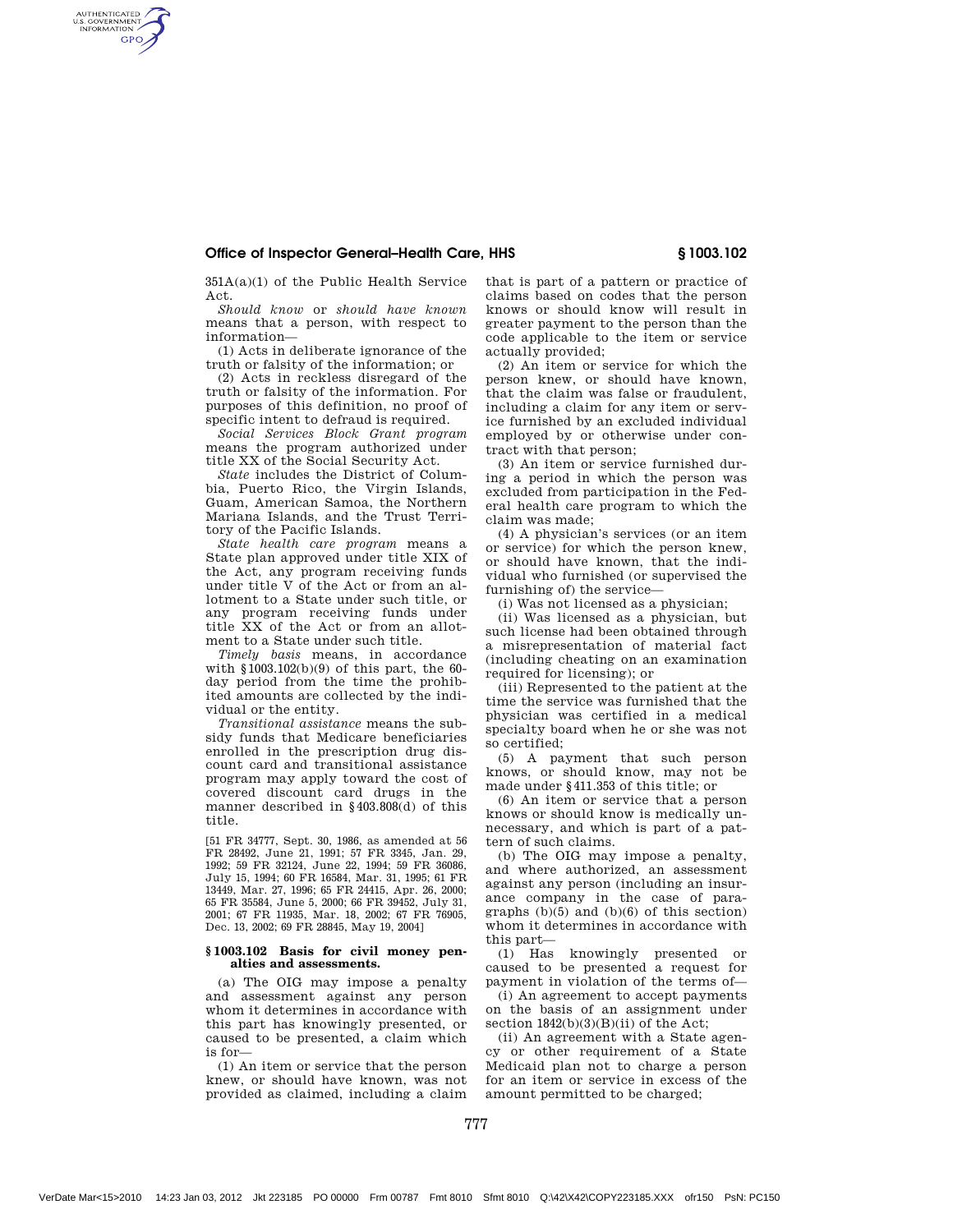(iii) An agreement to be a participating physician or supplier under section  $1842(h)(1)$ ; or

(iv) An agreement in accordance with section  $1866(a)(1)(G)$  of the Act not to charge any person for inpatient hospital services for which payment had been denied or reduced under section 1886(f)(2) of the Act.

 $(2)$ – $(3)$  [Reserved]

(4) Has knowingly given or caused to be given to any person, in the case of inpatient hospital services subject to the provisions of section 1886 of the Act, information that he or she knew, or should have known, was false or misleading and that could reasonably have been expected to influence the decision when to discharge such person or another person from the hospital.

(5) Fails to report information concerning—

(i) A payment made under an insurance policy, self-insurance or otherwise, for the benefit of a physician, dentist or other health care practitioner in settlement of, or in satisfaction in whole or in part of, a medical malpractice claim or action or a judgment against such a physician, dentist or other practitioner in accordance with section 421 of Public Law 99–660  $(42 \text{ U.S.C. } 11131)$  and as required by regulations at 45 CFR part 60; or

(ii) An adverse action required to be reported to the Healthcare Integrity and Protection Data Bank as established by section 221 of Public Law 104– 191 and set forth in section 1128E of the Act.

(6) Improperly discloses, uses or permits access to information reported in accordance with part B of title IV of Pub. L. 99–660, in violation of section 427 of Pub. L. 99–660 (42 U.S.C. 11137) or regulations at 45 CFR part 60. (The disclosure of information reported in accordance with part B of title IV in response to a subpoena or a discovery request is considered to be an improper disclosure in violation of section 427 of Pub. L. 99–660. However, disclosure or release by an entity of original documents or underlying records from which the reported information is obtained or derived is not considered to be an improper disclosure in violation of section 427 of Pub. L. 99–660.)

§ 1003.102 42 CFR Ch. V (10–1–11 Edition)

(7) Has made use of the words, letters, symbols or emblems as defined in paragraph (b)(7)(i) of this section in such a manner that such person knew or should have known would convey, or in a manner which reasonably could be interpreted or construed as conveying, the false impression that an advertisement, solicitation or other item was authorized, approved or endorsed by the Department or CMS, or that such person or organization has some connection with or authorization from the Department or CMS. Civil money penalties—

(i) May be imposed, regardless of the use of a disclaimer of affiliation with the United States Government, the Department or its programs, for misuse  $of$ 

(A) The words ''Department of Health and Human Services,'' ''Health and Human Services,'' ''Centers for Medicare & Medicaid Services,'' ''Medicare." or "Medicaid," or any other combination or variation of such words;

(B) The letters ''DHHS,'' ''HHS,'' or ''CMS,'' or any other combination or variation of such letters; or

(C) A symbol or emblem of the Department or CMS (including the design of, or a reasonable facsimile of the design of, the Medicare card, the check used for payment of benefits under title II, or envelopes or other stationery used by the Department or CMS) or any other combination or variation of such symbols or emblems; and

(ii) Will not be imposed against any agency or instrumentality of a State, or political subdivision of the State, that makes use of any symbol or emblem, or any words or letters which specifically identifies that agency or instrumentality of the State or political subdivision.

(8) Is a contracting organization that CMS determines has committed an act or failed to comply with the requirements set forth in §417.500(a) or §434.67(a) of this title or failed to comply with the requirement set forth in §434.80(c) of this title.

(9) Has not refunded on a timely basis, as defined in §1003.101 of this part, amounts collected as the result of billing an individual, third party payer or other entity for a designated health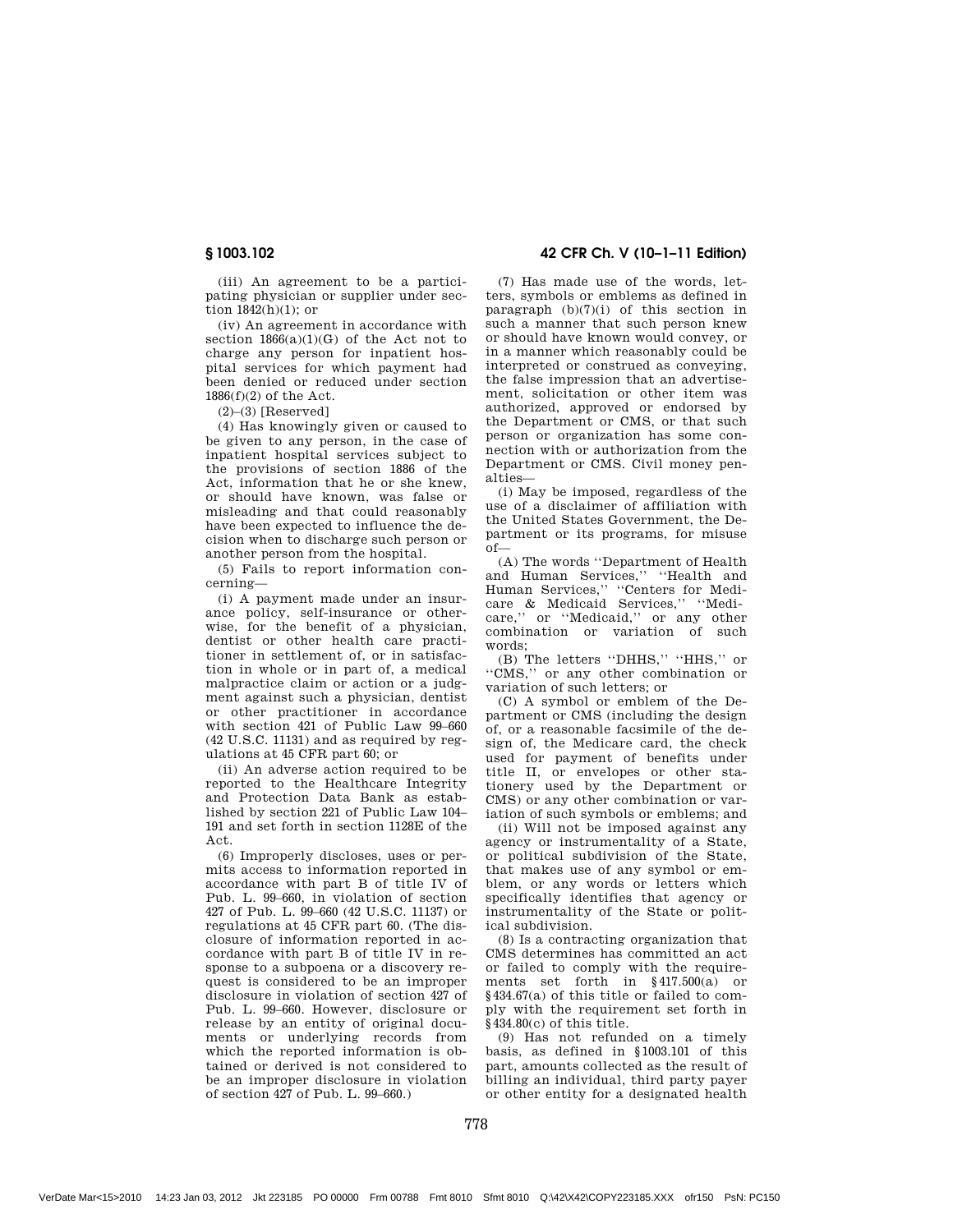## Office of Inspector General–Health Care, HHS § 1003.102

service that was provided in accordance with a prohibited referral as described in §411.353 of this title.

(10) Is a physician or entity that enters into—

(i) A cross referral arrangement, for example, whereby the physician owners of entity ''X'' refer to entity ''Y,'' and the physician owners of entity ''Y'' refer to entity ''X'' in violation of §411.353 of this title, or

(ii) Any other arrangement or scheme that the physician or entity knows, or should know, has a principal purpose of circumventing the prohibitions of §411.353 of this title.

(11) Has violated section 1128B of the Act by unlawfully offering, paying, soliciting or receiving remuneration in return for the referral of business paid for by Medicare, Medicaid or other Federal health care programs.

(12) Who is not an organization, agency or other entity, and who is excluded from participating in Medicare or a State health care program in accordance with sections 1128 or 1128A of the Act, and who-

(i) Knows or should know of the action constituting the basis for the exclusion, and retains a direct or indirect ownership or control interest of five percent or more in an entity that participates in Medicare or a State health care program; or

(ii) Is an officer or managing employee (as defined in section 1126(b) of the Act) of such entity.

(13) Offers or transfers remuneration (as defined in §1003.101 of this part) to any individual eligible for benefits under Medicare or a State health care program, that such person knows or should know is likely to influence such individual to order or to receive from a particular provider, practitioner or supplier any item or service for which payment may be made, in whole or in part, under Medicare or a State health care program.

(14) Is a physician and who executes a document falsely by certifying that a Medicare beneficiary requires home health services when the physician knows that the beneficiary does not meet the eligibility requirements set forth in sections  $1814(a)(2)(C)$  or  $1835(a)(2)(A)$  of the Act.

(15) Has knowingly and willfully presented, or caused to be presented, a bill or request for payment for items and services furnished to a hospital patient for which payment may be made under the Medicare or another Federal health care program, if that bill or request is inconsistent with an arrangement under section  $1866(a)(1)(H)$  of the Act, or violates the requirements for such an arrangement.

(16) Is involved in the possession or use in the United States, receipt from outside the United States, or transfer within the United States, of select agents and toxins in violation of part 73 of this chapter as determined by the HHS Secretary, in accordance with sections 351A(b) and (c) of the Public Health Service Act.

(17) Is an endorsed sponsor under the Medicare prescription drug discount card program who knowingly misrepresented or falsified information in outreach material or comparable material provided to a program enrollee or other person.

(18) Is an endorsed sponsor under the Medicare prescription drug discount card program who knowingly charged a program enrollee in violation of the terms of the endorsement contract.

(19) Is an endorsed sponsor under the Medicare prescription drug discount card program who knowingly used transitional assistance funds of any program enrollee in any manner that is inconsistent with the purpose of the transitional assistance program.

(c)(1) The Office of the Inspector General (OIG) may impose a penalty for violations of section 1867 of the Act or §489.24 of this title against—

(i) Any participating hospital with an emergency department that—

(A) Knowingly violates the statute on or after August 1, 1986 or;

(B) Negligently violates the statute on or after May 1, 1991; and

(ii) Any responsible physician who—

(A) Knowingly violates the statute on or after August 1, 1986;

(B) Negligently violates the statute on or after May 1, 1991;

(C) Signs a certification under section 1867(c)(1)(A) of the Act if the physician knew or should have known that